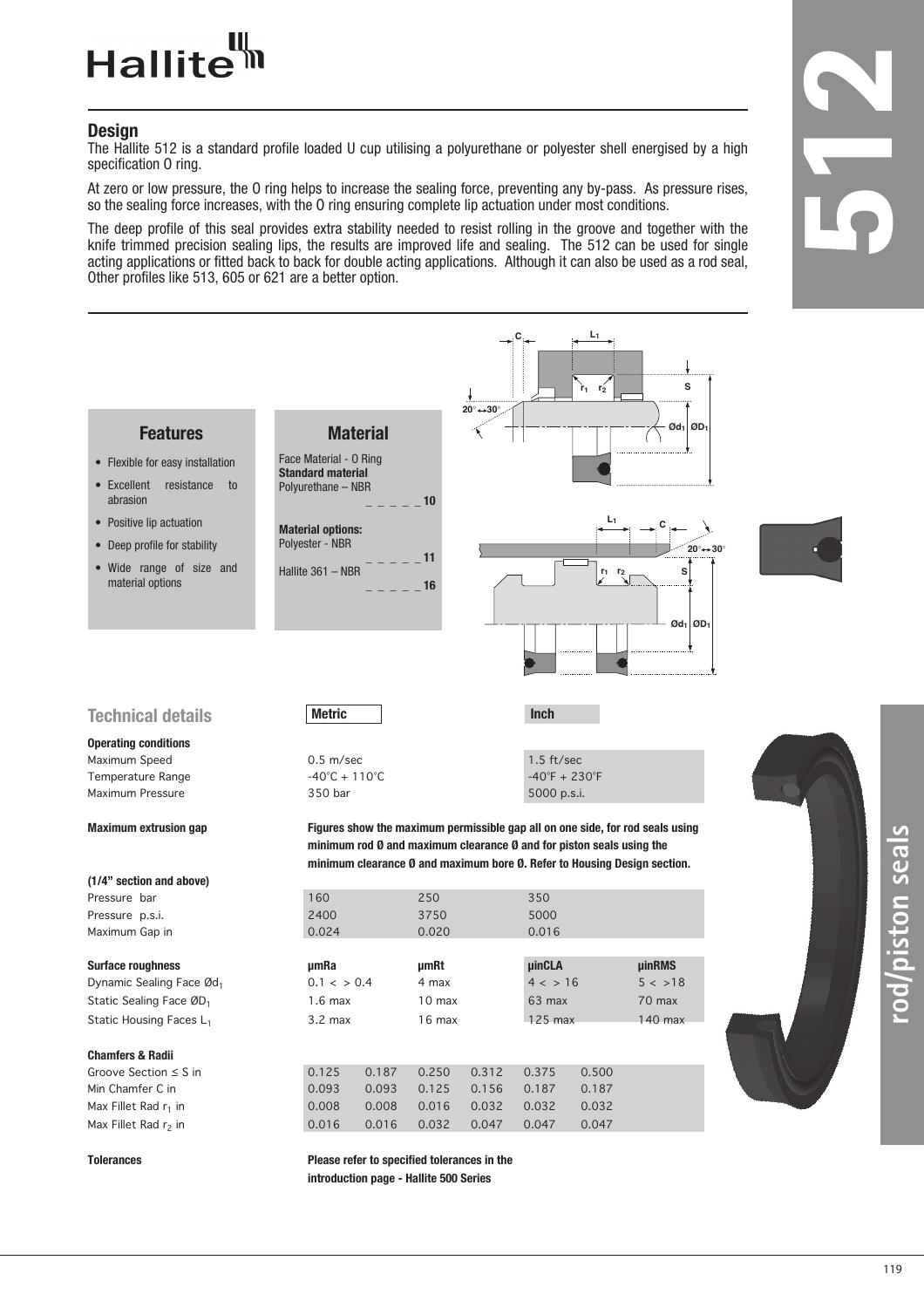## Hallite<sup>th</sup>



| $Qd_1$             | $ØD_1$ | <b>SL</b> | $L_1$ | STD.<br>REF. | <b>PART</b><br>No. | $Qd_1$ | $ØD_1$ | <b>SL</b> | $L_1$             | STD.<br>REF. | <b>PART</b><br>No. |
|--------------------|--------|-----------|-------|--------------|--------------------|--------|--------|-----------|-------------------|--------------|--------------------|
| 1/8 CROSS SECTION  |        |           |       |              |                    | 2.875  | 3.250  | .250      | .275              | 18702825-250 | 8865610            |
| .250               | .500   | .250      | .275  | 12500250-250 | 8820210            | 3.000  | 3.375  | .375      | .413              | 18703000-375 | 8823910            |
| .500               | .750   | .250      | .275  | 12500500-250 | 8870510            | 3.125  | 3.500  | .250      | .275              | 18703125-250 | 8867310            |
| .625               | .875   | .250      | .275  | 12500625-250 | 8820510            | 3.125  | 3.500  | .375      | .413              | 18703125-375 | 8871210            |
| .750               | 1.000  | .250      | .275  | 12500750-250 | 8820710            | 3.188  | 3.563  | .375      | .413              | 18703187-375 | 8858610            |
| 1.000              | 1.250  | .250      | .275  | 12501000-250 | 8821210            | 3.250  | 3.625  | .313      | .344              | 18703250-312 | 8858710            |
| 1.125              | 1.375  | .250      | .275  | 12501125-250 | 8854910            | 3.250  | 3.625  | .375      | .413              | 18703250-375 | 8824010            |
| 1.188              | 1.438  | .188      | .207  | 12501187-187 | 8858010            | 3.375  | 3.750  | .375      | .413              | 18703375-375 | 8858810            |
| 1.250              | 1.500  | .250      | .275  | 12501250-250 | 8821810            | 3.500  | 3.875  | .375      | .413              | 18703500-375 | 8824110            |
| 1.375              | 1.625  | .250      | .275  | 12501375-250 | 8822110            | 3.625  | 4.000  | .313      | .344              | 18703625-312 | 8864010            |
| 1.500              | 1.750  | .250      | .275  | 12501500-250 | 8822310            | 3.625  | 4.000  | .375      | .413              | 18703625-375 | 8824210            |
| 1.625              | 1.875  | .250      | .275  | 12501625-250 | 8870610            | 3.750  | 4.125  | .375      | .413              | 18703750-375 | 8855010            |
| 1.750              | 2.000  | .250      | .275  | 12501750-250 | 8822810            | 3.875  | 4.250  | .250      | .275              | 18703875-250 | 8820910            |
| 2.000              | 2.250  | .250      | .275  | 12502000-250 | 8823110            | 4.000  | 4.375  | .375      | .413              | 18704000-375 | 8824310            |
|                    |        |           |       |              |                    | 4.125  | 4.500  | .313      | .344              | 18704125-312 | 8867210            |
| 3/16 CROSS SECTION |        |           |       |              |                    | 4.125  | 4.500  | .375      | .413              | 18704125-375 | 8871310            |
| .750               | 1.125  | .313      | .344  | 18700750-312 | 8820810            | 4.188  | 4.563  | .375      | .413              | 18704187-375 | 8859010            |
| 1.000              | 1.375  | .313      | .344  | 18701000-312 | 8821310            | 4.250  | 4.625  | .313      | .344              | 18704250-312 | 8859110            |
| 1.125              | 1.500  | .250      | .275  | 18701125-250 | 8820610            | 4.250  | 4.625  | .375      | .413              | 18704250-375 | 8824410            |
| 1.125              | 1.500  | .313      | .344  | 18701125-312 | 8821710            | 4.375  | 4.750  | .375      | .413              | 18704375-375 | 8859210            |
| 1.250              | 1.625  | .313      | .344  | 18701250-312 | 8821910            | 4.500  | 4.875  | .375      | .413              | 18704500-375 | 8824510            |
| 1.375              | 1.750  | .313      | .344  | 18701375-312 | 8822210            | 4.625  | 5.000  | .313      | .344              | 18704625-312 | 8859310            |
| 1.375              | 1.750  | .375      | .413  | 18701375-375 | 8870710            | 4.625  | 5.000  | .375      | .413              | 18704625-375 | 8855410            |
| 1.500              | 1.875  | .375      | .413  | 18701500-375 | 8822510            | 4.875  | 5.250  | .250      | .275              | 18704875-250 | 8821510            |
| 1.625              | 2.000  | .250      | .275  | 18701625-250 | 8908210            |        |        |           |                   |              |                    |
| 1.625              | 2.000  | .313      | .344  | 18701625-312 | 8858110            |        |        |           | 1/4 CROSS SECTION |              |                    |
| 1.625              | 2.000  | .375      | .413  | 18701625-375 | 8822710            | .687   | 1.187  | .375      | .413              | 25000687-375 | 8906110            |
| 1.750              | 2.125  | .375      | .413  | 18701750-375 | 8822910            | .750   | 1.250  | .375      | .413              | 25000750-375 | 8825010            |
| 1.875              | 2.250  | .375      | .413  | 18701875-375 | 8870810            | .875   | 1.375  | .312      | .344              | 25000875-312 | 8906810            |
| 2.000              | 2.375  | .375      | .413  | 18702000-375 | 8823210            | 1.000  | 1.500  | .312      | .344              | 25001000-312 | 8906910            |
| 2.125              | 2.500  | .250      | .275  | 18702125-250 | 8865510            | 1.000  | 1.500  | .375      | .413              | 25001000-375 | 8825210            |
| 2.125              | 2.500  | .375      | .413  | 18702125-375 | 8870910            | 1.000  | 1.500  | .437      | .480              | 25001000-437 | 8907210            |
| 2.188              | 2.563  | .375      | .413  | 18702187-375 | 8858210            | 1.125  | 1.625  | .375      | .413              | 25001125-375 | 8847610            |
| 2.250              | 2.625  | .313      | .344  | 18702250-312 | 8858310            | 1.250  | 1.750  | .375      | .413              | 25001250-375 | 8825410            |
| 2.250              | 2.625  | .375      | .413  | 18702250-375 | 8823410            | 1.375  | 1.875  | .375      | .413              | 25001375-375 | 8825610            |
| 2.375              | 2.750  | .375      | .413  | 18702375-375 | 8858410            | 1.500  | 2.000  | .313      | .344              | 25001500-312 | 8821010            |
| 2.500              | 2.875  | .375      | .413  | 18702500-375 | 8871010            | 1.500  | 2.000  | .375      | .413              | 25001500-375 | 8825710            |
| 2.625              | 3.000  | .313      | .344  | 18702625-312 | 8858510            | 1.750  | 2.250  | .375      | .413              | 25001750-375 | 8825910            |
| 2.625              | 3.000  | .375      | .413  | 18702625-375 | 8823710            | 2.000  | 2.500  | .375      | .413              | 25002000-375 | 8826210            |

2.125 2.625 .375 .413 25002125-375 8826410

2.750 3.125 .375 .413 18702750-375 8871110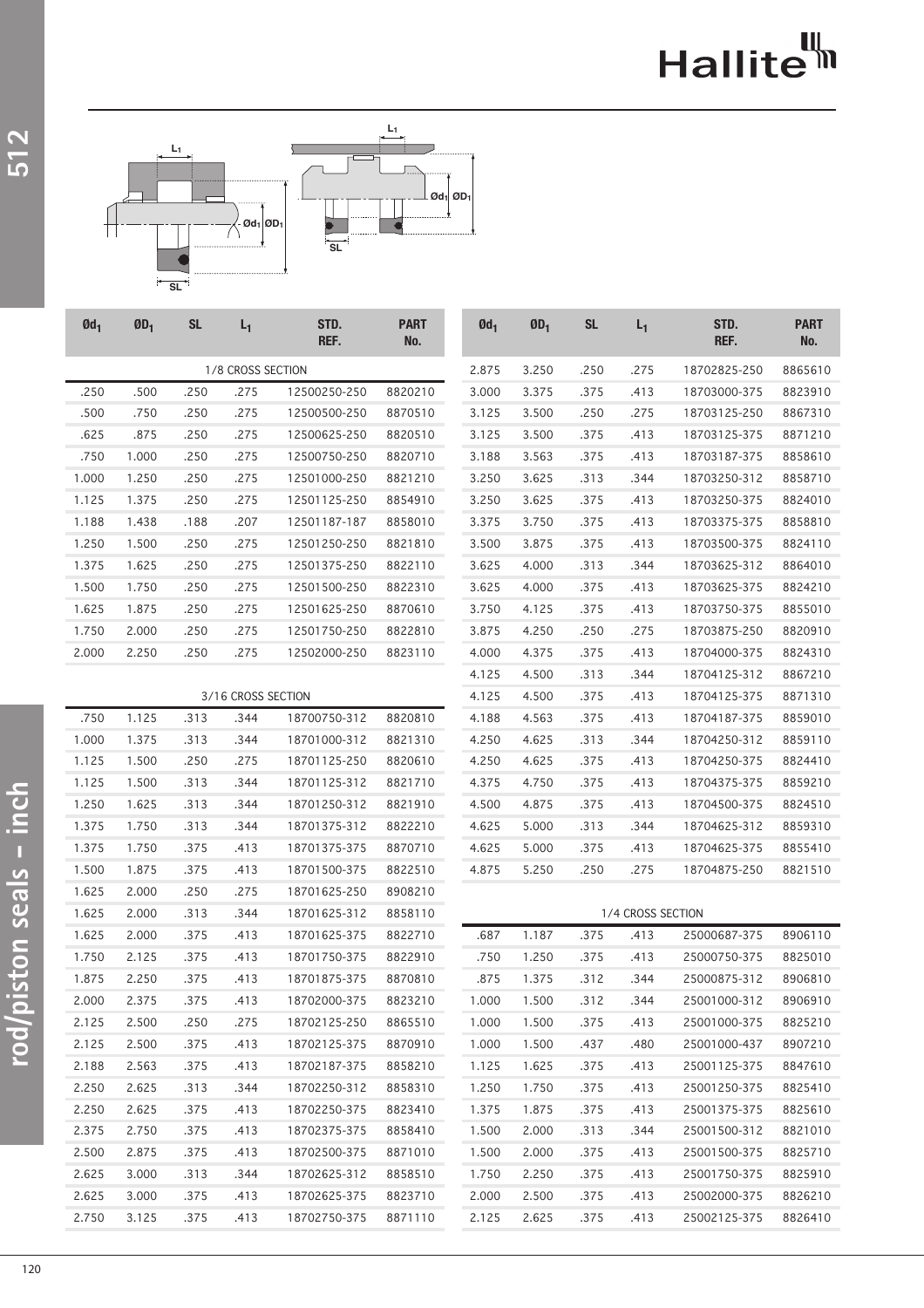# Hallite<sup>th</sup>



| 2.750<br>25002250-375<br>2.375<br>31201750-500<br>8826010<br>2.250<br>.375<br>.413<br>8826510<br>1.750<br>.500<br>.550<br>2.250<br>2.750<br>.563<br>.619<br>2.500<br>.550<br>8826110<br>25002250-562<br>8864110<br>1.875<br>.500<br>31201875-500<br>2.875<br>.375<br>.413<br>2.625<br>.500<br>.550<br>2.375<br>25002375-375<br>8826610<br>2.000<br>31202000-500<br>8826310<br>2.500<br>3.000<br>.313<br>.344<br>25002500-312<br>8821110<br>2.375<br>3.000<br>.500<br>.550<br>31202375-500<br>8826710<br>2.500<br>3.000<br>.375<br>.413<br>25002500-375<br>2.500<br>3.125<br>.550<br>31202500-500<br>8826810<br>.500<br>8871810<br>3.250<br>.413<br>3.375<br>.550<br>2.750<br>.375<br>25002750-375<br>8826910<br>2.750<br>.500<br>31202750-500<br>8871910<br>3.000<br>3.500<br>.375<br>.413<br>25003000-375<br>2.875<br>3.500<br>.550<br>31202875-500<br>8827010<br>.500<br>8872010<br>3.000<br>3.500<br>.563<br>.619<br>25003000-562<br>3.000<br>3.625<br>.500<br>.550<br>8850610<br>31203000-500<br>8827110<br>3.625<br>.413<br>4.000<br>.500<br>.550<br>3.125<br>.375<br>25003125-375<br>8859510<br>3.375<br>31203375-500<br>8872110<br>3.250<br>3.750<br>.375<br>.413<br>25003250-375<br>3.500<br>4.125<br>.500<br>.550<br>31203500-500<br>8827310<br>8827710<br>3.500<br>4.000<br>.313<br>.344<br>25003500-312<br>4.375<br>.550<br>8865710<br>3.750<br>.500<br>31203750-500<br>8872210<br>4.500<br>.550<br>3.500<br>4.000<br>.375<br>.413<br>25003500-375<br>8827510<br>3.875<br>.500<br>31203875-500<br>8872310<br>3.750<br>4.250<br>.413<br>25003750-375<br>4.375<br>5.000<br>.500<br>.550<br>31204375-500<br>.375<br>8827810<br>8828410<br>.688<br>4.000<br>4.500<br>.375<br>.413<br>25004000-375<br>4.375<br>5.000<br>.625<br>31204375-625<br>8827910<br>8872410<br>4.500<br>.563<br>.619<br>4.500<br>5.125<br>.625<br>.688<br>4.000<br>25004000-562<br>8828010<br>31204500-625<br>8872510<br>4.625<br>4.125<br>.375<br>.413<br>25004125-375<br>8859610<br>5.375<br>6.000<br>.625<br>.688<br>31205375-625<br>8872610<br>4.250<br>4.750<br>.375<br>.413<br>25004250-375<br>6.375<br>7.000<br>.625<br>.688<br>31206375-625<br>8828210<br>8829410<br>.619<br>4.250<br>4.750<br>.563<br>25004250-562<br>8833710<br>7.000<br>7.625<br>.625<br>.688<br>31207000-625<br>8859710<br>4.500<br>5.000<br>.344<br>25004500-312<br>7.375<br>8.000<br>.625<br>.688<br>.313<br>8821410<br>31207375-625<br>8855310<br>5.000<br>.375<br>.413<br>4.500<br>25004500-375<br>8828610<br>5.000<br>.563<br>.619<br>4.500<br>25004500-562<br>8828710<br>3/8 CROSS SECTION<br>5.500<br>.375<br>.413<br>25005000-375<br>1.500<br>2.250<br>.550<br>37501500-500<br>8872710<br>5.000<br>8871510<br>.500<br>5.000<br>5.500<br>.563<br>.619<br>25005000-562<br>1.500<br>2.250<br>.625<br>.688<br>37501500-625<br>8828810<br>8872810<br>.413<br>2.500<br>.500<br>.550<br>37501750-500<br>5.500<br>6.000<br>.375<br>25005500-375<br>8829110<br>1.750<br>8830010<br>5.500<br>6.000<br>.563<br>.619<br>25005500-562<br>2.000<br>2.750<br>.550<br>37502000-500<br>8829210<br>.500<br>8830310<br>5.750<br>6.250<br>.563<br>.619<br>2.750<br>.625<br>.688<br>25005750-563<br>8905510<br>2.000<br>37502000-625<br>8830410<br>6.500<br>.563<br>.619<br>3.000<br>.500<br>.550<br>6.000<br>25006000-562<br>8829310<br>2.250<br>37502250-500<br>8872910<br>6.500<br>7.000<br>.413<br>2.250<br>3.000<br>.625<br>.688<br>37502250-625<br>.375<br>25006500-375<br>8829510<br>8873010<br>6.500<br>7.000<br>.563<br>.619<br>3.250<br>.500<br>.550<br>25006500-562<br>8829710<br>2.500<br>37502500-500<br>8879210<br>7.500<br>.413<br>3.250<br>.625<br>7.000<br>.375<br>25007000-375<br>8822610<br>2.500<br>.688<br>37502500-625<br>8830510<br>7.500<br>2.750<br>3.500<br>7.000<br>.563<br>.619<br>25007000-562<br>8877210<br>.500<br>.550<br>37502750-500<br>8830710<br>7.500<br>8.000<br>.375<br>3.500<br>.625<br>.688<br>.413<br>25007500-375<br>8829610<br>2.750<br>37502750-625<br>8830810<br>7.500<br>8.000<br>.563<br>.619<br>25007500-562<br>8877310<br>3.000<br>3.750<br>.500<br>.550<br>37503000-500<br>8831010<br>8.500<br>9.000<br>.375<br>3.750<br>37503000-625<br>.413<br>25008500-375<br>8829810<br>3.000<br>.625<br>.688<br>8878710<br>8.500<br>9.000<br>.563<br>.619<br>4.000<br>25008500-562<br>8855110<br>3.250<br>.500<br>.550<br>37503250-500<br>8831110<br>3.250<br>4.000<br>.625<br>.688<br>37503250-625<br>8831210<br>5/16 CROSS SECTION<br>3.375<br>.625<br>4.125<br>.688<br>37503375-625<br>8855910<br>1.625<br>31201000-500<br>88225310<br>1.000<br>.500<br>.550<br>3.500<br>4.250<br>.500<br>.550<br>37503500-500<br>8878810<br>1.375<br>2.000<br>.550<br>3.500<br>4.250<br>.688<br>.500<br>31201375-500<br>8871610<br>.625<br>37503500-625<br>8831310<br>1.500<br>2.125<br>.500<br>.550<br>4.500<br>.550<br>31201500-500<br>8825810<br>3.750<br>.500<br>37503750-500<br>8831410 | $Qd_1$ | $\mathbf{0}\mathbf{D}_1$ | <b>SL</b> | $L_1$ | STD.<br>REF. | <b>PART</b><br>No. | $Qd_1$ | $ØD_1$ | <b>SL</b> | $L_1$ | STD.<br>REF. | <b>PART</b><br>No. |
|----------------------------------------------------------------------------------------------------------------------------------------------------------------------------------------------------------------------------------------------------------------------------------------------------------------------------------------------------------------------------------------------------------------------------------------------------------------------------------------------------------------------------------------------------------------------------------------------------------------------------------------------------------------------------------------------------------------------------------------------------------------------------------------------------------------------------------------------------------------------------------------------------------------------------------------------------------------------------------------------------------------------------------------------------------------------------------------------------------------------------------------------------------------------------------------------------------------------------------------------------------------------------------------------------------------------------------------------------------------------------------------------------------------------------------------------------------------------------------------------------------------------------------------------------------------------------------------------------------------------------------------------------------------------------------------------------------------------------------------------------------------------------------------------------------------------------------------------------------------------------------------------------------------------------------------------------------------------------------------------------------------------------------------------------------------------------------------------------------------------------------------------------------------------------------------------------------------------------------------------------------------------------------------------------------------------------------------------------------------------------------------------------------------------------------------------------------------------------------------------------------------------------------------------------------------------------------------------------------------------------------------------------------------------------------------------------------------------------------------------------------------------------------------------------------------------------------------------------------------------------------------------------------------------------------------------------------------------------------------------------------------------------------------------------------------------------------------------------------------------------------------------------------------------------------------------------------------------------------------------------------------------------------------------------------------------------------------------------------------------------------------------------------------------------------------------------------------------------------------------------------------------------------------------------------------------------------------------------------------------------------------------------------------------------------------------------------------------------------------------------------------------------------------------------------------------------------------------------------------------------------------------------------------------------------------------------------------------------------------------------------------------------------------------------------------------------------------------------------------------------------------------------------------------------------------------------------------------------------------------------------------------------------------------------------------------------------------------------------------------------------------------------------------------------------------------------------------------------------------------------------------------------------------------------------------------------------------------------------------------------------------------------------------------------------------------------------------------------------------------------------------------------------------------------------------------------------------------------------------------|--------|--------------------------|-----------|-------|--------------|--------------------|--------|--------|-----------|-------|--------------|--------------------|
|                                                                                                                                                                                                                                                                                                                                                                                                                                                                                                                                                                                                                                                                                                                                                                                                                                                                                                                                                                                                                                                                                                                                                                                                                                                                                                                                                                                                                                                                                                                                                                                                                                                                                                                                                                                                                                                                                                                                                                                                                                                                                                                                                                                                                                                                                                                                                                                                                                                                                                                                                                                                                                                                                                                                                                                                                                                                                                                                                                                                                                                                                                                                                                                                                                                                                                                                                                                                                                                                                                                                                                                                                                                                                                                                                                                                                                                                                                                                                                                                                                                                                                                                                                                                                                                                                                                                                                                                                                                                                                                                                                                                                                                                                                                                                                                                                                                                      |        |                          |           |       |              |                    |        |        |           |       |              |                    |
|                                                                                                                                                                                                                                                                                                                                                                                                                                                                                                                                                                                                                                                                                                                                                                                                                                                                                                                                                                                                                                                                                                                                                                                                                                                                                                                                                                                                                                                                                                                                                                                                                                                                                                                                                                                                                                                                                                                                                                                                                                                                                                                                                                                                                                                                                                                                                                                                                                                                                                                                                                                                                                                                                                                                                                                                                                                                                                                                                                                                                                                                                                                                                                                                                                                                                                                                                                                                                                                                                                                                                                                                                                                                                                                                                                                                                                                                                                                                                                                                                                                                                                                                                                                                                                                                                                                                                                                                                                                                                                                                                                                                                                                                                                                                                                                                                                                                      |        |                          |           |       |              |                    |        |        |           |       |              |                    |
|                                                                                                                                                                                                                                                                                                                                                                                                                                                                                                                                                                                                                                                                                                                                                                                                                                                                                                                                                                                                                                                                                                                                                                                                                                                                                                                                                                                                                                                                                                                                                                                                                                                                                                                                                                                                                                                                                                                                                                                                                                                                                                                                                                                                                                                                                                                                                                                                                                                                                                                                                                                                                                                                                                                                                                                                                                                                                                                                                                                                                                                                                                                                                                                                                                                                                                                                                                                                                                                                                                                                                                                                                                                                                                                                                                                                                                                                                                                                                                                                                                                                                                                                                                                                                                                                                                                                                                                                                                                                                                                                                                                                                                                                                                                                                                                                                                                                      |        |                          |           |       |              |                    |        |        |           |       |              |                    |
|                                                                                                                                                                                                                                                                                                                                                                                                                                                                                                                                                                                                                                                                                                                                                                                                                                                                                                                                                                                                                                                                                                                                                                                                                                                                                                                                                                                                                                                                                                                                                                                                                                                                                                                                                                                                                                                                                                                                                                                                                                                                                                                                                                                                                                                                                                                                                                                                                                                                                                                                                                                                                                                                                                                                                                                                                                                                                                                                                                                                                                                                                                                                                                                                                                                                                                                                                                                                                                                                                                                                                                                                                                                                                                                                                                                                                                                                                                                                                                                                                                                                                                                                                                                                                                                                                                                                                                                                                                                                                                                                                                                                                                                                                                                                                                                                                                                                      |        |                          |           |       |              |                    |        |        |           |       |              |                    |
|                                                                                                                                                                                                                                                                                                                                                                                                                                                                                                                                                                                                                                                                                                                                                                                                                                                                                                                                                                                                                                                                                                                                                                                                                                                                                                                                                                                                                                                                                                                                                                                                                                                                                                                                                                                                                                                                                                                                                                                                                                                                                                                                                                                                                                                                                                                                                                                                                                                                                                                                                                                                                                                                                                                                                                                                                                                                                                                                                                                                                                                                                                                                                                                                                                                                                                                                                                                                                                                                                                                                                                                                                                                                                                                                                                                                                                                                                                                                                                                                                                                                                                                                                                                                                                                                                                                                                                                                                                                                                                                                                                                                                                                                                                                                                                                                                                                                      |        |                          |           |       |              |                    |        |        |           |       |              |                    |
|                                                                                                                                                                                                                                                                                                                                                                                                                                                                                                                                                                                                                                                                                                                                                                                                                                                                                                                                                                                                                                                                                                                                                                                                                                                                                                                                                                                                                                                                                                                                                                                                                                                                                                                                                                                                                                                                                                                                                                                                                                                                                                                                                                                                                                                                                                                                                                                                                                                                                                                                                                                                                                                                                                                                                                                                                                                                                                                                                                                                                                                                                                                                                                                                                                                                                                                                                                                                                                                                                                                                                                                                                                                                                                                                                                                                                                                                                                                                                                                                                                                                                                                                                                                                                                                                                                                                                                                                                                                                                                                                                                                                                                                                                                                                                                                                                                                                      |        |                          |           |       |              |                    |        |        |           |       |              |                    |
|                                                                                                                                                                                                                                                                                                                                                                                                                                                                                                                                                                                                                                                                                                                                                                                                                                                                                                                                                                                                                                                                                                                                                                                                                                                                                                                                                                                                                                                                                                                                                                                                                                                                                                                                                                                                                                                                                                                                                                                                                                                                                                                                                                                                                                                                                                                                                                                                                                                                                                                                                                                                                                                                                                                                                                                                                                                                                                                                                                                                                                                                                                                                                                                                                                                                                                                                                                                                                                                                                                                                                                                                                                                                                                                                                                                                                                                                                                                                                                                                                                                                                                                                                                                                                                                                                                                                                                                                                                                                                                                                                                                                                                                                                                                                                                                                                                                                      |        |                          |           |       |              |                    |        |        |           |       |              |                    |
|                                                                                                                                                                                                                                                                                                                                                                                                                                                                                                                                                                                                                                                                                                                                                                                                                                                                                                                                                                                                                                                                                                                                                                                                                                                                                                                                                                                                                                                                                                                                                                                                                                                                                                                                                                                                                                                                                                                                                                                                                                                                                                                                                                                                                                                                                                                                                                                                                                                                                                                                                                                                                                                                                                                                                                                                                                                                                                                                                                                                                                                                                                                                                                                                                                                                                                                                                                                                                                                                                                                                                                                                                                                                                                                                                                                                                                                                                                                                                                                                                                                                                                                                                                                                                                                                                                                                                                                                                                                                                                                                                                                                                                                                                                                                                                                                                                                                      |        |                          |           |       |              |                    |        |        |           |       |              |                    |
|                                                                                                                                                                                                                                                                                                                                                                                                                                                                                                                                                                                                                                                                                                                                                                                                                                                                                                                                                                                                                                                                                                                                                                                                                                                                                                                                                                                                                                                                                                                                                                                                                                                                                                                                                                                                                                                                                                                                                                                                                                                                                                                                                                                                                                                                                                                                                                                                                                                                                                                                                                                                                                                                                                                                                                                                                                                                                                                                                                                                                                                                                                                                                                                                                                                                                                                                                                                                                                                                                                                                                                                                                                                                                                                                                                                                                                                                                                                                                                                                                                                                                                                                                                                                                                                                                                                                                                                                                                                                                                                                                                                                                                                                                                                                                                                                                                                                      |        |                          |           |       |              |                    |        |        |           |       |              |                    |
|                                                                                                                                                                                                                                                                                                                                                                                                                                                                                                                                                                                                                                                                                                                                                                                                                                                                                                                                                                                                                                                                                                                                                                                                                                                                                                                                                                                                                                                                                                                                                                                                                                                                                                                                                                                                                                                                                                                                                                                                                                                                                                                                                                                                                                                                                                                                                                                                                                                                                                                                                                                                                                                                                                                                                                                                                                                                                                                                                                                                                                                                                                                                                                                                                                                                                                                                                                                                                                                                                                                                                                                                                                                                                                                                                                                                                                                                                                                                                                                                                                                                                                                                                                                                                                                                                                                                                                                                                                                                                                                                                                                                                                                                                                                                                                                                                                                                      |        |                          |           |       |              |                    |        |        |           |       |              |                    |
|                                                                                                                                                                                                                                                                                                                                                                                                                                                                                                                                                                                                                                                                                                                                                                                                                                                                                                                                                                                                                                                                                                                                                                                                                                                                                                                                                                                                                                                                                                                                                                                                                                                                                                                                                                                                                                                                                                                                                                                                                                                                                                                                                                                                                                                                                                                                                                                                                                                                                                                                                                                                                                                                                                                                                                                                                                                                                                                                                                                                                                                                                                                                                                                                                                                                                                                                                                                                                                                                                                                                                                                                                                                                                                                                                                                                                                                                                                                                                                                                                                                                                                                                                                                                                                                                                                                                                                                                                                                                                                                                                                                                                                                                                                                                                                                                                                                                      |        |                          |           |       |              |                    |        |        |           |       |              |                    |
|                                                                                                                                                                                                                                                                                                                                                                                                                                                                                                                                                                                                                                                                                                                                                                                                                                                                                                                                                                                                                                                                                                                                                                                                                                                                                                                                                                                                                                                                                                                                                                                                                                                                                                                                                                                                                                                                                                                                                                                                                                                                                                                                                                                                                                                                                                                                                                                                                                                                                                                                                                                                                                                                                                                                                                                                                                                                                                                                                                                                                                                                                                                                                                                                                                                                                                                                                                                                                                                                                                                                                                                                                                                                                                                                                                                                                                                                                                                                                                                                                                                                                                                                                                                                                                                                                                                                                                                                                                                                                                                                                                                                                                                                                                                                                                                                                                                                      |        |                          |           |       |              |                    |        |        |           |       |              |                    |
|                                                                                                                                                                                                                                                                                                                                                                                                                                                                                                                                                                                                                                                                                                                                                                                                                                                                                                                                                                                                                                                                                                                                                                                                                                                                                                                                                                                                                                                                                                                                                                                                                                                                                                                                                                                                                                                                                                                                                                                                                                                                                                                                                                                                                                                                                                                                                                                                                                                                                                                                                                                                                                                                                                                                                                                                                                                                                                                                                                                                                                                                                                                                                                                                                                                                                                                                                                                                                                                                                                                                                                                                                                                                                                                                                                                                                                                                                                                                                                                                                                                                                                                                                                                                                                                                                                                                                                                                                                                                                                                                                                                                                                                                                                                                                                                                                                                                      |        |                          |           |       |              |                    |        |        |           |       |              |                    |
|                                                                                                                                                                                                                                                                                                                                                                                                                                                                                                                                                                                                                                                                                                                                                                                                                                                                                                                                                                                                                                                                                                                                                                                                                                                                                                                                                                                                                                                                                                                                                                                                                                                                                                                                                                                                                                                                                                                                                                                                                                                                                                                                                                                                                                                                                                                                                                                                                                                                                                                                                                                                                                                                                                                                                                                                                                                                                                                                                                                                                                                                                                                                                                                                                                                                                                                                                                                                                                                                                                                                                                                                                                                                                                                                                                                                                                                                                                                                                                                                                                                                                                                                                                                                                                                                                                                                                                                                                                                                                                                                                                                                                                                                                                                                                                                                                                                                      |        |                          |           |       |              |                    |        |        |           |       |              |                    |
|                                                                                                                                                                                                                                                                                                                                                                                                                                                                                                                                                                                                                                                                                                                                                                                                                                                                                                                                                                                                                                                                                                                                                                                                                                                                                                                                                                                                                                                                                                                                                                                                                                                                                                                                                                                                                                                                                                                                                                                                                                                                                                                                                                                                                                                                                                                                                                                                                                                                                                                                                                                                                                                                                                                                                                                                                                                                                                                                                                                                                                                                                                                                                                                                                                                                                                                                                                                                                                                                                                                                                                                                                                                                                                                                                                                                                                                                                                                                                                                                                                                                                                                                                                                                                                                                                                                                                                                                                                                                                                                                                                                                                                                                                                                                                                                                                                                                      |        |                          |           |       |              |                    |        |        |           |       |              |                    |
|                                                                                                                                                                                                                                                                                                                                                                                                                                                                                                                                                                                                                                                                                                                                                                                                                                                                                                                                                                                                                                                                                                                                                                                                                                                                                                                                                                                                                                                                                                                                                                                                                                                                                                                                                                                                                                                                                                                                                                                                                                                                                                                                                                                                                                                                                                                                                                                                                                                                                                                                                                                                                                                                                                                                                                                                                                                                                                                                                                                                                                                                                                                                                                                                                                                                                                                                                                                                                                                                                                                                                                                                                                                                                                                                                                                                                                                                                                                                                                                                                                                                                                                                                                                                                                                                                                                                                                                                                                                                                                                                                                                                                                                                                                                                                                                                                                                                      |        |                          |           |       |              |                    |        |        |           |       |              |                    |
|                                                                                                                                                                                                                                                                                                                                                                                                                                                                                                                                                                                                                                                                                                                                                                                                                                                                                                                                                                                                                                                                                                                                                                                                                                                                                                                                                                                                                                                                                                                                                                                                                                                                                                                                                                                                                                                                                                                                                                                                                                                                                                                                                                                                                                                                                                                                                                                                                                                                                                                                                                                                                                                                                                                                                                                                                                                                                                                                                                                                                                                                                                                                                                                                                                                                                                                                                                                                                                                                                                                                                                                                                                                                                                                                                                                                                                                                                                                                                                                                                                                                                                                                                                                                                                                                                                                                                                                                                                                                                                                                                                                                                                                                                                                                                                                                                                                                      |        |                          |           |       |              |                    |        |        |           |       |              |                    |
|                                                                                                                                                                                                                                                                                                                                                                                                                                                                                                                                                                                                                                                                                                                                                                                                                                                                                                                                                                                                                                                                                                                                                                                                                                                                                                                                                                                                                                                                                                                                                                                                                                                                                                                                                                                                                                                                                                                                                                                                                                                                                                                                                                                                                                                                                                                                                                                                                                                                                                                                                                                                                                                                                                                                                                                                                                                                                                                                                                                                                                                                                                                                                                                                                                                                                                                                                                                                                                                                                                                                                                                                                                                                                                                                                                                                                                                                                                                                                                                                                                                                                                                                                                                                                                                                                                                                                                                                                                                                                                                                                                                                                                                                                                                                                                                                                                                                      |        |                          |           |       |              |                    |        |        |           |       |              |                    |
|                                                                                                                                                                                                                                                                                                                                                                                                                                                                                                                                                                                                                                                                                                                                                                                                                                                                                                                                                                                                                                                                                                                                                                                                                                                                                                                                                                                                                                                                                                                                                                                                                                                                                                                                                                                                                                                                                                                                                                                                                                                                                                                                                                                                                                                                                                                                                                                                                                                                                                                                                                                                                                                                                                                                                                                                                                                                                                                                                                                                                                                                                                                                                                                                                                                                                                                                                                                                                                                                                                                                                                                                                                                                                                                                                                                                                                                                                                                                                                                                                                                                                                                                                                                                                                                                                                                                                                                                                                                                                                                                                                                                                                                                                                                                                                                                                                                                      |        |                          |           |       |              |                    |        |        |           |       |              |                    |
|                                                                                                                                                                                                                                                                                                                                                                                                                                                                                                                                                                                                                                                                                                                                                                                                                                                                                                                                                                                                                                                                                                                                                                                                                                                                                                                                                                                                                                                                                                                                                                                                                                                                                                                                                                                                                                                                                                                                                                                                                                                                                                                                                                                                                                                                                                                                                                                                                                                                                                                                                                                                                                                                                                                                                                                                                                                                                                                                                                                                                                                                                                                                                                                                                                                                                                                                                                                                                                                                                                                                                                                                                                                                                                                                                                                                                                                                                                                                                                                                                                                                                                                                                                                                                                                                                                                                                                                                                                                                                                                                                                                                                                                                                                                                                                                                                                                                      |        |                          |           |       |              |                    |        |        |           |       |              |                    |
|                                                                                                                                                                                                                                                                                                                                                                                                                                                                                                                                                                                                                                                                                                                                                                                                                                                                                                                                                                                                                                                                                                                                                                                                                                                                                                                                                                                                                                                                                                                                                                                                                                                                                                                                                                                                                                                                                                                                                                                                                                                                                                                                                                                                                                                                                                                                                                                                                                                                                                                                                                                                                                                                                                                                                                                                                                                                                                                                                                                                                                                                                                                                                                                                                                                                                                                                                                                                                                                                                                                                                                                                                                                                                                                                                                                                                                                                                                                                                                                                                                                                                                                                                                                                                                                                                                                                                                                                                                                                                                                                                                                                                                                                                                                                                                                                                                                                      |        |                          |           |       |              |                    |        |        |           |       |              |                    |
|                                                                                                                                                                                                                                                                                                                                                                                                                                                                                                                                                                                                                                                                                                                                                                                                                                                                                                                                                                                                                                                                                                                                                                                                                                                                                                                                                                                                                                                                                                                                                                                                                                                                                                                                                                                                                                                                                                                                                                                                                                                                                                                                                                                                                                                                                                                                                                                                                                                                                                                                                                                                                                                                                                                                                                                                                                                                                                                                                                                                                                                                                                                                                                                                                                                                                                                                                                                                                                                                                                                                                                                                                                                                                                                                                                                                                                                                                                                                                                                                                                                                                                                                                                                                                                                                                                                                                                                                                                                                                                                                                                                                                                                                                                                                                                                                                                                                      |        |                          |           |       |              |                    |        |        |           |       |              |                    |
|                                                                                                                                                                                                                                                                                                                                                                                                                                                                                                                                                                                                                                                                                                                                                                                                                                                                                                                                                                                                                                                                                                                                                                                                                                                                                                                                                                                                                                                                                                                                                                                                                                                                                                                                                                                                                                                                                                                                                                                                                                                                                                                                                                                                                                                                                                                                                                                                                                                                                                                                                                                                                                                                                                                                                                                                                                                                                                                                                                                                                                                                                                                                                                                                                                                                                                                                                                                                                                                                                                                                                                                                                                                                                                                                                                                                                                                                                                                                                                                                                                                                                                                                                                                                                                                                                                                                                                                                                                                                                                                                                                                                                                                                                                                                                                                                                                                                      |        |                          |           |       |              |                    |        |        |           |       |              |                    |
|                                                                                                                                                                                                                                                                                                                                                                                                                                                                                                                                                                                                                                                                                                                                                                                                                                                                                                                                                                                                                                                                                                                                                                                                                                                                                                                                                                                                                                                                                                                                                                                                                                                                                                                                                                                                                                                                                                                                                                                                                                                                                                                                                                                                                                                                                                                                                                                                                                                                                                                                                                                                                                                                                                                                                                                                                                                                                                                                                                                                                                                                                                                                                                                                                                                                                                                                                                                                                                                                                                                                                                                                                                                                                                                                                                                                                                                                                                                                                                                                                                                                                                                                                                                                                                                                                                                                                                                                                                                                                                                                                                                                                                                                                                                                                                                                                                                                      |        |                          |           |       |              |                    |        |        |           |       |              |                    |
|                                                                                                                                                                                                                                                                                                                                                                                                                                                                                                                                                                                                                                                                                                                                                                                                                                                                                                                                                                                                                                                                                                                                                                                                                                                                                                                                                                                                                                                                                                                                                                                                                                                                                                                                                                                                                                                                                                                                                                                                                                                                                                                                                                                                                                                                                                                                                                                                                                                                                                                                                                                                                                                                                                                                                                                                                                                                                                                                                                                                                                                                                                                                                                                                                                                                                                                                                                                                                                                                                                                                                                                                                                                                                                                                                                                                                                                                                                                                                                                                                                                                                                                                                                                                                                                                                                                                                                                                                                                                                                                                                                                                                                                                                                                                                                                                                                                                      |        |                          |           |       |              |                    |        |        |           |       |              |                    |
|                                                                                                                                                                                                                                                                                                                                                                                                                                                                                                                                                                                                                                                                                                                                                                                                                                                                                                                                                                                                                                                                                                                                                                                                                                                                                                                                                                                                                                                                                                                                                                                                                                                                                                                                                                                                                                                                                                                                                                                                                                                                                                                                                                                                                                                                                                                                                                                                                                                                                                                                                                                                                                                                                                                                                                                                                                                                                                                                                                                                                                                                                                                                                                                                                                                                                                                                                                                                                                                                                                                                                                                                                                                                                                                                                                                                                                                                                                                                                                                                                                                                                                                                                                                                                                                                                                                                                                                                                                                                                                                                                                                                                                                                                                                                                                                                                                                                      |        |                          |           |       |              |                    |        |        |           |       |              |                    |
|                                                                                                                                                                                                                                                                                                                                                                                                                                                                                                                                                                                                                                                                                                                                                                                                                                                                                                                                                                                                                                                                                                                                                                                                                                                                                                                                                                                                                                                                                                                                                                                                                                                                                                                                                                                                                                                                                                                                                                                                                                                                                                                                                                                                                                                                                                                                                                                                                                                                                                                                                                                                                                                                                                                                                                                                                                                                                                                                                                                                                                                                                                                                                                                                                                                                                                                                                                                                                                                                                                                                                                                                                                                                                                                                                                                                                                                                                                                                                                                                                                                                                                                                                                                                                                                                                                                                                                                                                                                                                                                                                                                                                                                                                                                                                                                                                                                                      |        |                          |           |       |              |                    |        |        |           |       |              |                    |
|                                                                                                                                                                                                                                                                                                                                                                                                                                                                                                                                                                                                                                                                                                                                                                                                                                                                                                                                                                                                                                                                                                                                                                                                                                                                                                                                                                                                                                                                                                                                                                                                                                                                                                                                                                                                                                                                                                                                                                                                                                                                                                                                                                                                                                                                                                                                                                                                                                                                                                                                                                                                                                                                                                                                                                                                                                                                                                                                                                                                                                                                                                                                                                                                                                                                                                                                                                                                                                                                                                                                                                                                                                                                                                                                                                                                                                                                                                                                                                                                                                                                                                                                                                                                                                                                                                                                                                                                                                                                                                                                                                                                                                                                                                                                                                                                                                                                      |        |                          |           |       |              |                    |        |        |           |       |              |                    |
|                                                                                                                                                                                                                                                                                                                                                                                                                                                                                                                                                                                                                                                                                                                                                                                                                                                                                                                                                                                                                                                                                                                                                                                                                                                                                                                                                                                                                                                                                                                                                                                                                                                                                                                                                                                                                                                                                                                                                                                                                                                                                                                                                                                                                                                                                                                                                                                                                                                                                                                                                                                                                                                                                                                                                                                                                                                                                                                                                                                                                                                                                                                                                                                                                                                                                                                                                                                                                                                                                                                                                                                                                                                                                                                                                                                                                                                                                                                                                                                                                                                                                                                                                                                                                                                                                                                                                                                                                                                                                                                                                                                                                                                                                                                                                                                                                                                                      |        |                          |           |       |              |                    |        |        |           |       |              |                    |
|                                                                                                                                                                                                                                                                                                                                                                                                                                                                                                                                                                                                                                                                                                                                                                                                                                                                                                                                                                                                                                                                                                                                                                                                                                                                                                                                                                                                                                                                                                                                                                                                                                                                                                                                                                                                                                                                                                                                                                                                                                                                                                                                                                                                                                                                                                                                                                                                                                                                                                                                                                                                                                                                                                                                                                                                                                                                                                                                                                                                                                                                                                                                                                                                                                                                                                                                                                                                                                                                                                                                                                                                                                                                                                                                                                                                                                                                                                                                                                                                                                                                                                                                                                                                                                                                                                                                                                                                                                                                                                                                                                                                                                                                                                                                                                                                                                                                      |        |                          |           |       |              |                    |        |        |           |       |              |                    |
|                                                                                                                                                                                                                                                                                                                                                                                                                                                                                                                                                                                                                                                                                                                                                                                                                                                                                                                                                                                                                                                                                                                                                                                                                                                                                                                                                                                                                                                                                                                                                                                                                                                                                                                                                                                                                                                                                                                                                                                                                                                                                                                                                                                                                                                                                                                                                                                                                                                                                                                                                                                                                                                                                                                                                                                                                                                                                                                                                                                                                                                                                                                                                                                                                                                                                                                                                                                                                                                                                                                                                                                                                                                                                                                                                                                                                                                                                                                                                                                                                                                                                                                                                                                                                                                                                                                                                                                                                                                                                                                                                                                                                                                                                                                                                                                                                                                                      |        |                          |           |       |              |                    |        |        |           |       |              |                    |
|                                                                                                                                                                                                                                                                                                                                                                                                                                                                                                                                                                                                                                                                                                                                                                                                                                                                                                                                                                                                                                                                                                                                                                                                                                                                                                                                                                                                                                                                                                                                                                                                                                                                                                                                                                                                                                                                                                                                                                                                                                                                                                                                                                                                                                                                                                                                                                                                                                                                                                                                                                                                                                                                                                                                                                                                                                                                                                                                                                                                                                                                                                                                                                                                                                                                                                                                                                                                                                                                                                                                                                                                                                                                                                                                                                                                                                                                                                                                                                                                                                                                                                                                                                                                                                                                                                                                                                                                                                                                                                                                                                                                                                                                                                                                                                                                                                                                      |        |                          |           |       |              |                    |        |        |           |       |              |                    |
|                                                                                                                                                                                                                                                                                                                                                                                                                                                                                                                                                                                                                                                                                                                                                                                                                                                                                                                                                                                                                                                                                                                                                                                                                                                                                                                                                                                                                                                                                                                                                                                                                                                                                                                                                                                                                                                                                                                                                                                                                                                                                                                                                                                                                                                                                                                                                                                                                                                                                                                                                                                                                                                                                                                                                                                                                                                                                                                                                                                                                                                                                                                                                                                                                                                                                                                                                                                                                                                                                                                                                                                                                                                                                                                                                                                                                                                                                                                                                                                                                                                                                                                                                                                                                                                                                                                                                                                                                                                                                                                                                                                                                                                                                                                                                                                                                                                                      |        |                          |           |       |              |                    |        |        |           |       |              |                    |
|                                                                                                                                                                                                                                                                                                                                                                                                                                                                                                                                                                                                                                                                                                                                                                                                                                                                                                                                                                                                                                                                                                                                                                                                                                                                                                                                                                                                                                                                                                                                                                                                                                                                                                                                                                                                                                                                                                                                                                                                                                                                                                                                                                                                                                                                                                                                                                                                                                                                                                                                                                                                                                                                                                                                                                                                                                                                                                                                                                                                                                                                                                                                                                                                                                                                                                                                                                                                                                                                                                                                                                                                                                                                                                                                                                                                                                                                                                                                                                                                                                                                                                                                                                                                                                                                                                                                                                                                                                                                                                                                                                                                                                                                                                                                                                                                                                                                      |        |                          |           |       |              |                    |        |        |           |       |              |                    |
|                                                                                                                                                                                                                                                                                                                                                                                                                                                                                                                                                                                                                                                                                                                                                                                                                                                                                                                                                                                                                                                                                                                                                                                                                                                                                                                                                                                                                                                                                                                                                                                                                                                                                                                                                                                                                                                                                                                                                                                                                                                                                                                                                                                                                                                                                                                                                                                                                                                                                                                                                                                                                                                                                                                                                                                                                                                                                                                                                                                                                                                                                                                                                                                                                                                                                                                                                                                                                                                                                                                                                                                                                                                                                                                                                                                                                                                                                                                                                                                                                                                                                                                                                                                                                                                                                                                                                                                                                                                                                                                                                                                                                                                                                                                                                                                                                                                                      |        |                          |           |       |              |                    |        |        |           |       |              |                    |
|                                                                                                                                                                                                                                                                                                                                                                                                                                                                                                                                                                                                                                                                                                                                                                                                                                                                                                                                                                                                                                                                                                                                                                                                                                                                                                                                                                                                                                                                                                                                                                                                                                                                                                                                                                                                                                                                                                                                                                                                                                                                                                                                                                                                                                                                                                                                                                                                                                                                                                                                                                                                                                                                                                                                                                                                                                                                                                                                                                                                                                                                                                                                                                                                                                                                                                                                                                                                                                                                                                                                                                                                                                                                                                                                                                                                                                                                                                                                                                                                                                                                                                                                                                                                                                                                                                                                                                                                                                                                                                                                                                                                                                                                                                                                                                                                                                                                      |        |                          |           |       |              |                    |        |        |           |       |              |                    |
|                                                                                                                                                                                                                                                                                                                                                                                                                                                                                                                                                                                                                                                                                                                                                                                                                                                                                                                                                                                                                                                                                                                                                                                                                                                                                                                                                                                                                                                                                                                                                                                                                                                                                                                                                                                                                                                                                                                                                                                                                                                                                                                                                                                                                                                                                                                                                                                                                                                                                                                                                                                                                                                                                                                                                                                                                                                                                                                                                                                                                                                                                                                                                                                                                                                                                                                                                                                                                                                                                                                                                                                                                                                                                                                                                                                                                                                                                                                                                                                                                                                                                                                                                                                                                                                                                                                                                                                                                                                                                                                                                                                                                                                                                                                                                                                                                                                                      |        |                          |           |       |              |                    |        |        |           |       |              |                    |
|                                                                                                                                                                                                                                                                                                                                                                                                                                                                                                                                                                                                                                                                                                                                                                                                                                                                                                                                                                                                                                                                                                                                                                                                                                                                                                                                                                                                                                                                                                                                                                                                                                                                                                                                                                                                                                                                                                                                                                                                                                                                                                                                                                                                                                                                                                                                                                                                                                                                                                                                                                                                                                                                                                                                                                                                                                                                                                                                                                                                                                                                                                                                                                                                                                                                                                                                                                                                                                                                                                                                                                                                                                                                                                                                                                                                                                                                                                                                                                                                                                                                                                                                                                                                                                                                                                                                                                                                                                                                                                                                                                                                                                                                                                                                                                                                                                                                      |        |                          |           |       |              |                    |        |        |           |       |              |                    |
|                                                                                                                                                                                                                                                                                                                                                                                                                                                                                                                                                                                                                                                                                                                                                                                                                                                                                                                                                                                                                                                                                                                                                                                                                                                                                                                                                                                                                                                                                                                                                                                                                                                                                                                                                                                                                                                                                                                                                                                                                                                                                                                                                                                                                                                                                                                                                                                                                                                                                                                                                                                                                                                                                                                                                                                                                                                                                                                                                                                                                                                                                                                                                                                                                                                                                                                                                                                                                                                                                                                                                                                                                                                                                                                                                                                                                                                                                                                                                                                                                                                                                                                                                                                                                                                                                                                                                                                                                                                                                                                                                                                                                                                                                                                                                                                                                                                                      |        |                          |           |       |              |                    |        |        |           |       |              |                    |
|                                                                                                                                                                                                                                                                                                                                                                                                                                                                                                                                                                                                                                                                                                                                                                                                                                                                                                                                                                                                                                                                                                                                                                                                                                                                                                                                                                                                                                                                                                                                                                                                                                                                                                                                                                                                                                                                                                                                                                                                                                                                                                                                                                                                                                                                                                                                                                                                                                                                                                                                                                                                                                                                                                                                                                                                                                                                                                                                                                                                                                                                                                                                                                                                                                                                                                                                                                                                                                                                                                                                                                                                                                                                                                                                                                                                                                                                                                                                                                                                                                                                                                                                                                                                                                                                                                                                                                                                                                                                                                                                                                                                                                                                                                                                                                                                                                                                      |        |                          |           |       |              |                    |        |        |           |       |              |                    |